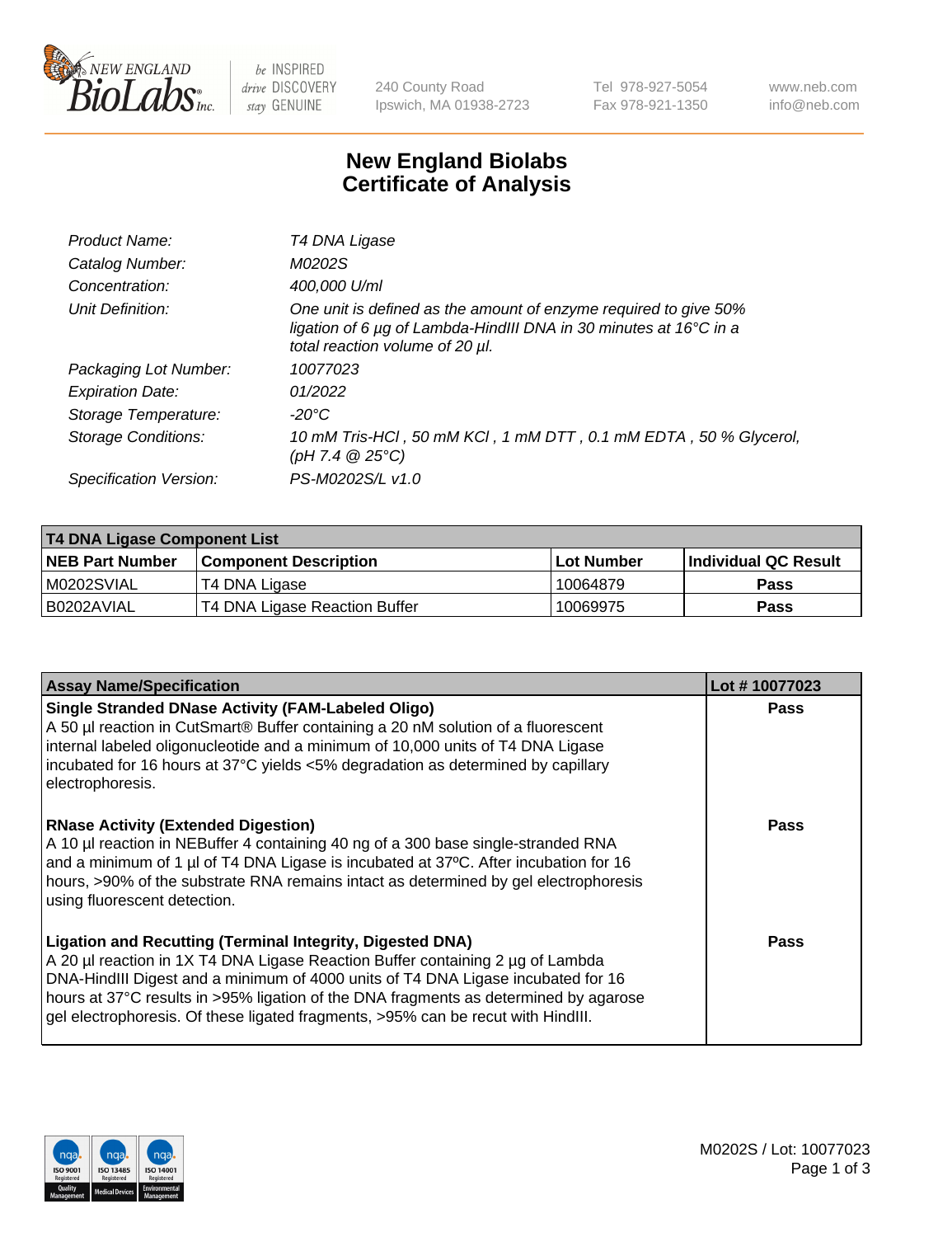

be INSPIRED drive DISCOVERY stay GENUINE

240 County Road Ipswich, MA 01938-2723 Tel 978-927-5054 Fax 978-921-1350

www.neb.com info@neb.com

| <b>Assay Name/Specification</b>                                                                                                                                                                                                                                                                                                                                                                             | Lot #10077023 |
|-------------------------------------------------------------------------------------------------------------------------------------------------------------------------------------------------------------------------------------------------------------------------------------------------------------------------------------------------------------------------------------------------------------|---------------|
| <b>Exonuclease Activity (Radioactivity Release)</b><br>A 50 µl reaction in NEBuffer 1 containing 1 µg of a mixture of single and<br>double-stranded [3H] E. coli DNA and a minimum of 2000 units of T4 DNA Ligase<br>incubated for 4 hours at 37°C releases <0.1% of the total radioactivity.                                                                                                               | <b>Pass</b>   |
| <b>Endonuclease Activity (Nicking)</b><br>A 50 µl reaction in NEBuffer 1 containing 1 µg of supercoiled PhiX174 DNA and a<br>minimum of 2000 units of T4 DNA Ligase incubated for 4 hours at 37°C results in <10%<br>conversion to the nicked form as determined by agarose gel electrophoresis.                                                                                                            | Pass          |
| Double Stranded DNase Activity (Labeled Oligo)<br>A 50 µl reaction in CutSmart® Buffer containing a 20 nM solution of a fluorescent<br>labeled double-stranded oligonucleotide containing a blunt end and a minimum of<br>10,000 units of T4 DNA Ligase incubated for 16 hours at 37°C yields <5% degradation<br>as determined by capillary electrophoresis.                                                | Pass          |
| <b>DNase Activity (Labeled Oligo, 5' extension)</b><br>A 50 µl reaction in CutSmart® Buffer containing a 20 nM solution of a fluorescent<br>labeled double-stranded oligonucleotide containing a 5' extension and a minimum of<br>10,000 units of T4 DNA Ligase incubated for 16 hours at 37°C yields <5% degradation<br>as determined by capillary electrophoresis.                                        | Pass          |
| <b>DNase Activity (Labeled Oligo, 3' extension)</b><br>A 50 µl reaction in CutSmart® Buffer containing a 20 nM solution of a fluorescent<br>labeled double-stranded oligonucleotide containing a 3' extension and a minimum of<br>10,000 units of T4 DNA Ligase incubated for 16 hours at 37°C yields <5% degradation<br>as determined by capillary electrophoresis.                                        | Pass          |
| qPCR DNA Contamination (E. coli Genomic)<br>A minimum of 2000 units of T4 DNA Ligase is screened for the presence of E. coli<br>genomic DNA using SYBR® Green qPCR with primers specific for the E. coli 16S rRNA<br>locus. Results are quantified using a standard curve generated from purified E. coli<br>genomic DNA. The measured level of E. coli genomic DNA contamination is ≤ 1 E. coli<br>genome. | <b>Pass</b>   |
| <b>Protein Purity Assay (SDS-PAGE)</b><br>T4 DNA Ligase is ≥ 95% pure as determined by SDS-PAGE analysis using Coomassie Blue<br>detection.                                                                                                                                                                                                                                                                 | Pass          |
| <b>Protein Concentration (A280)</b><br>The concentration of T4 DNA Ligase is 0.4 mg/ml +/- 10% as determined by UV<br>absorption at 280 nm. Protein concentration is determined by the Pace method using<br>the extinction coefficient of 57,675 and molecular weight of 55,292 daltons for T4                                                                                                              | Pass          |